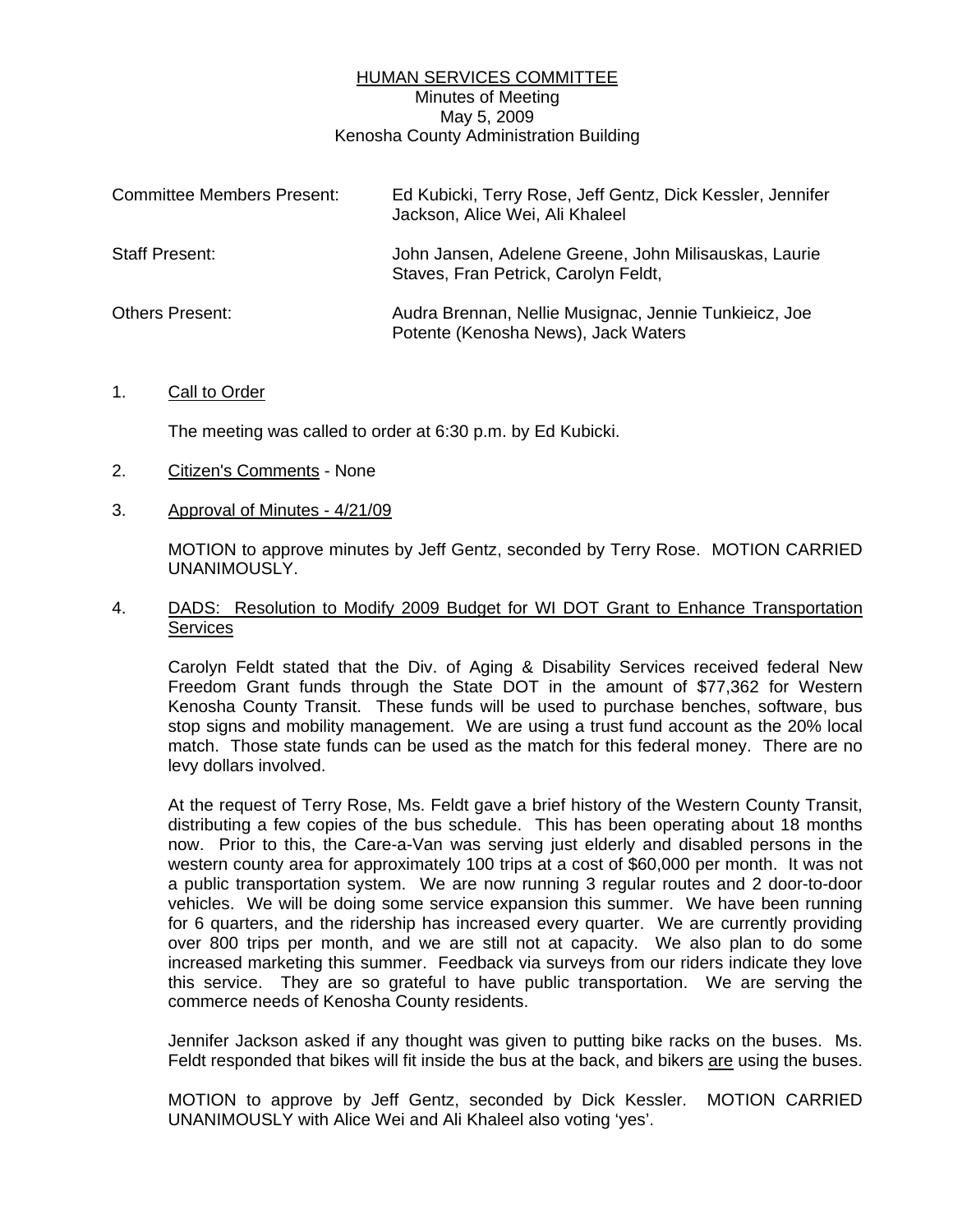### 5. DADS: Resolution to Modify 2009 Budget for WI Public Health Association Funds to Conduct Living Well Classes in Conjunction with the Arthritis Campaign

 Carolyn Feldt said that the Arthritis Campaign resolution was brought forward a month ago, which funded \$25,000 to promote physical exercise. This \$8,538 funding was given to us because we have a history with the "Living Well" classes. Participation in these classes will be a long-term strategy for these persons with arthritis. Each class is 6 weeks long, and we will be offering 6 classes, beginning in May.

 MOTION to approve by Terry Rose, seconded by Jeff Gentz. MOTION CARRIED UNANIMOUSLY with Alice Wei and Ali Khaleel also voting 'yes'.

## 6. Brookside Update

 Fran Petrick stated that they are fine-tuning their Infection Control Program at Brookside, which is especially important with the H1N1 and the norovirus. They are also focusing on the prevention of falls. Brookside is in the State survey window, which will be anywhere from 9 - 15 months from its last survey. The inspectors could possibly be there in June or July. Other nursing homes that have had the State inspectors in the last 4 months have reported being cited for immediate jeopardy. This is the highest deficiency a nursing home can receive. Immediate jeopardy occurs during some kind of catastrophic event. Other citations received were for infection control. Wisconsin's nursing homes traditionally provide the highest level of care in the nation.

 As of March, Brookside had over \$1 million collected in revenues. One of their key employees was out sick for months. They had a lot of catching up to do in billing. They have collected about 1/3 of their collectibles.

 Some residents took a trip to Potawatomi. They had a blast. They had a big winner, and that person had to buy ice cream for everyone on the bus.

 Jennifer Jackson asked what they were doing to prevent falls. Ms. Petrick replied that Brookside is a high quality nursing home. They look at all falls to maybe see a trend. Were they trying to go to the bathroom? Falls happen after a meal many times. Dick Kessler added that 2 rooms share one bathroom at Brookside, and with 154 beds, that means there are 77 shared bathrooms.

 Jeff Gentz asked if Ms. Petrick had encountered any problems that need attention, such as morale. Ms. Petrick replied that they are looking at overtime. Brookside is too reliant on overtime. They need to have staff, but they are currently looking at other options. Mr. Gentz asked that Ms. Petrick return in 3-4 months with another update.

#### 7. Medicaid Navigator Presentation

 Audra Brennan, the Southeast Wisconsin Medicaid Liaison distributed 2 informational sheets, and stated that last year the State was informed there was only one provider in Kenosha County that was accepting the majority of Medicaid patients - Dr. Zelko - and that he would soon be leaving. They immediately met with the HMOs. It was clear that there was a trend. The problem was very unique to Kenosha County: Women were having problems finding OB/GYNs. So, her office worked with the representatives from the 2 hospitals in Kenosha. Medicaid is not the best payer. The State wanted a proportionate distribution of cases amongst the hospitals and doctors in Kenosha. They got a commitment from all of the doctors to accept Medicaid patients. Each provider will now see a certain number of patients. The State also located a person at the Job Center to facilitate this distribution, like a gatekeeper. Ms. Brennan introduced Nellie Musignac, Kenosha's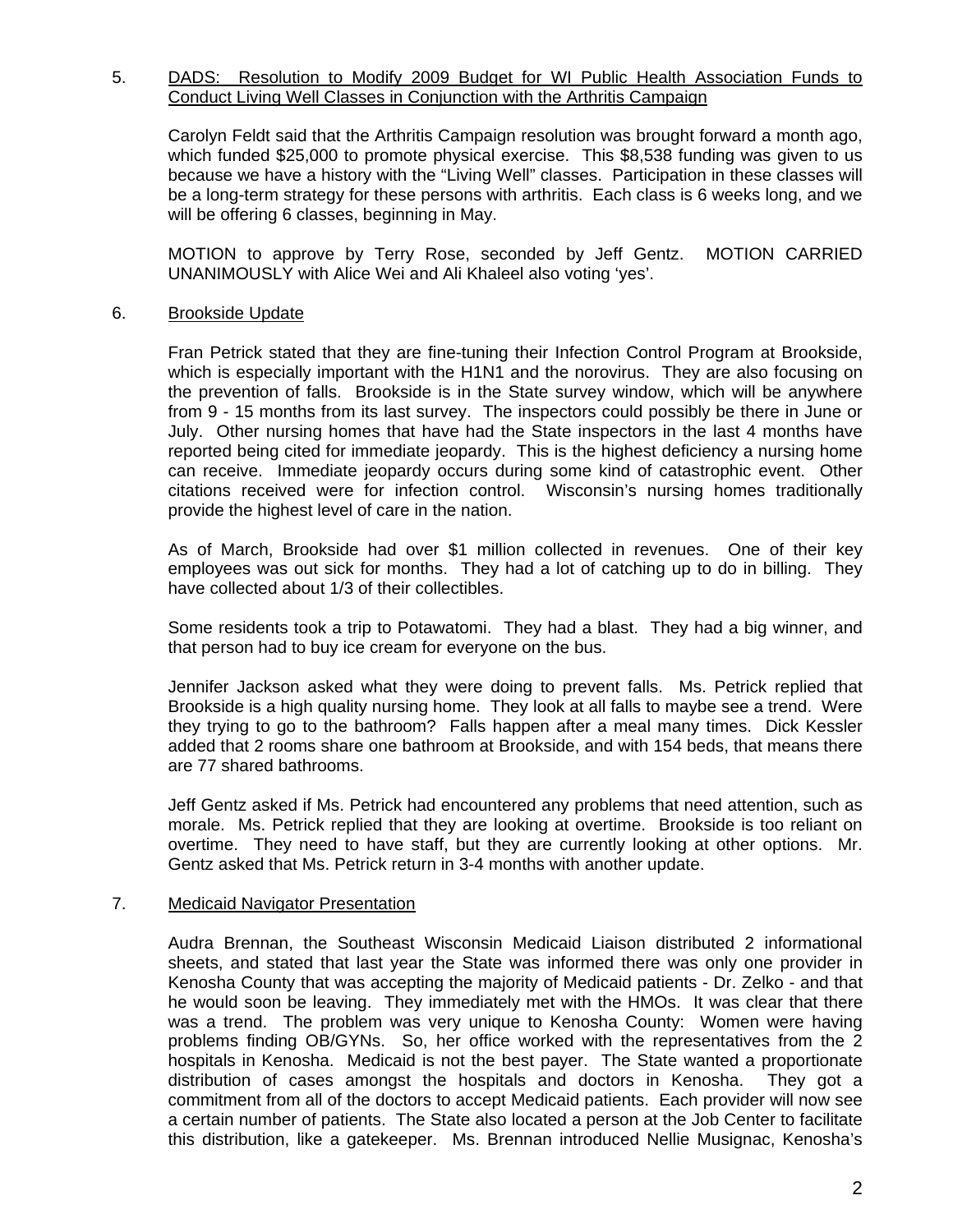Medicaid Navigator, who started in February. She had worked with Dr. Zelko, has experience with this population, and is also bi-lingual. Ms. Brennan further explained that Ms. Musignac will work with the clients be sure they keep their appointments. She can also refer patients to other community services for smoking cessation, mental health issues, etc. Ms. Musignac will track all of this data.

 In reviewing the Summary of MA Patients per Doctor, it was noted that 12 OB/GYNs and 5 family practice doctors have a combined total of 80 patients/deliveries per month. The independent doctors volunteered to take a higher number of patients.

 Jeff Gentz asked what some of the acronyms stood for. FQHC - Federally Qualified Health Center (which is the Kenosha Community Health Center in Kenosha), NP - Nurse Practitioner, PA - Physician's Assistant, AMG = Aurora Medical Group, UHG = United Hospital Group.

 Aurora and the Kenosha Community Health Center have partnered. Mr. Gentz asked if that meant that the patients will go from doctor to doctor. Ms. Brennan replied that 'no', most patients will see the same doctor. Mr. Gentz commended Ms. Brennan and the State for their prompt action to this problem.

 Jennifer Jackson stated that she wants to be sure that these Medicaid patients receive the same quality care as anyone else. She asked if they will be seeing the actual doctors or the Physician's Assistant or Nurse Practitioner at the Community Health Center. Ms. Musignac replied that they are assigned to a doctor. The PA and NP would be servicing other needs of the patients. When asked by Ms. Jackson if the patients are getting in to see the doctors within weeks, Ms. Musignac responded that 'yes, they are given appointments within 1-2 weeks. Ms. Jackson asked if we were seeing problems with drugs, stress, or mental health issues, and are we able to diagnosis this. Ms. Musignac explained that when a patient calls her, she asks if there are any other health issues or if they require any other services. The doctor does get back to Ms. Musignac if they need additional referral services.

 Terry Rose said that there was also an inability for the newborn children to be seen by a pediatrician in a timely manner. Is anything being done about this problem? Ms. Brennan answered that as Ms. Musignac becomes familiar with the patients, she can refer them to pediatricians. We will be looking at pediatricians now.

 Ms. Brennan informed the members that Dr. Zelko did leave, and all of his patients have been reassigned to other doctors.

 Mr. Rose asked why this problem was unique to Kenosha, saying that about one year ago, both hospitals disputed the facts. Dr. Zelko saw the patients in a timely manner but the other doctors would not. Ms. Jackson added that with Aurora and United Health Hospitals, the buck was first and helping people was second. The State had to come in to right this wrong. This says a lot about the state of our hospital systems. Ms. Jackson further thanked Ms. Brennan and Ms Musignac for coming to this meeting and expressed her hope that they would pursue pediatricians now.

# 8. - 12.

Ed Kubicki deferred Items 8 - 12 to the June 1st meeting due to lack of time in this meeting.

- 13. Such Other Business as Authorized by Law None
- 14. Committee Members Comments None